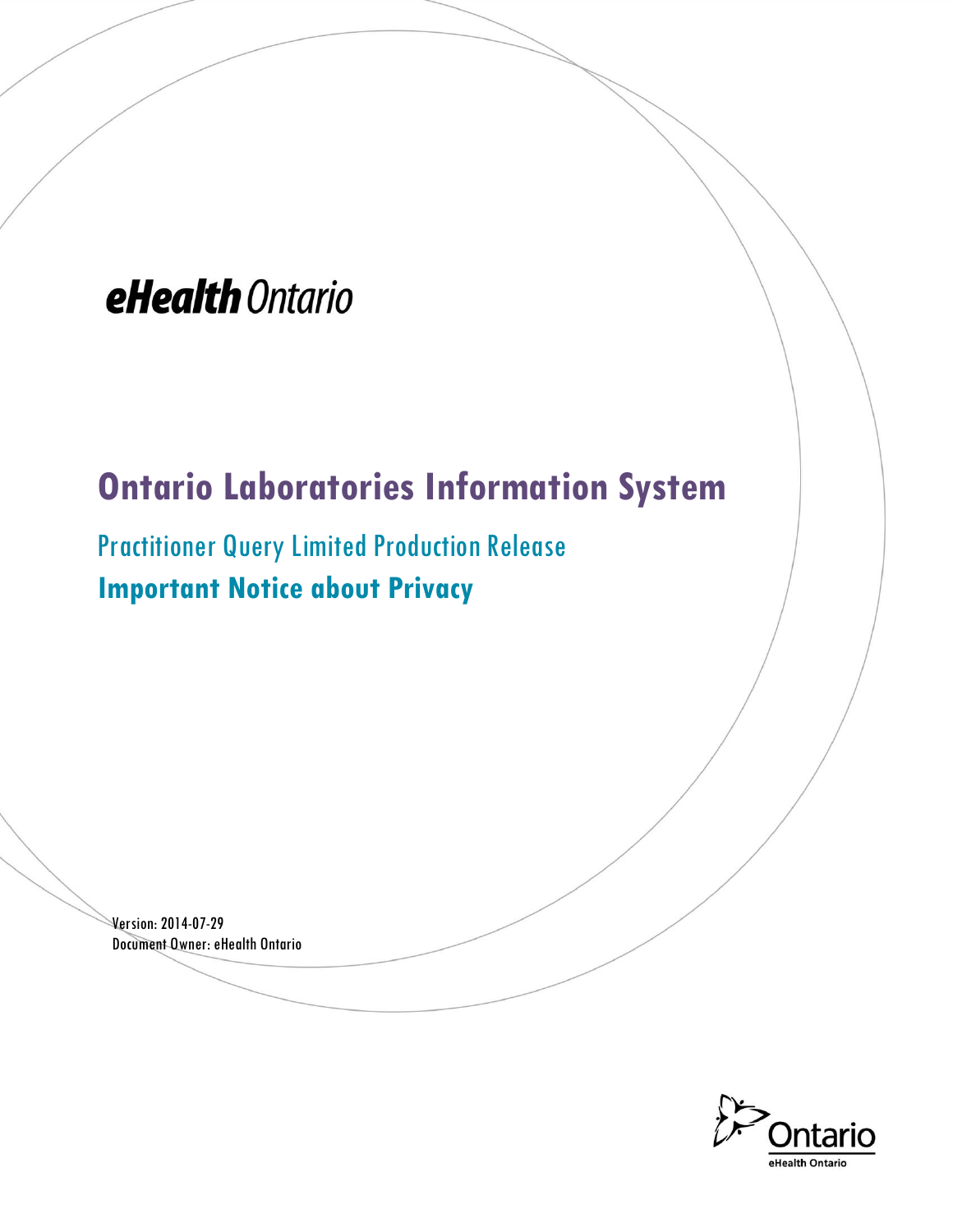#### **Copyright Notice**

Copyright © 2014, eHealth Ontario

#### **All rights reserved**

No part of this document may be reproduced in any form, including photocopying or transmission electronically to any computer, without prior written consent of eHealth Ontario. The information contained in this document is proprietary to eHealth Ontario and may not be used or disclosed except as expressly authorized in writing by eHealth Ontario.

#### **Trademarks**

Other product names mentioned in this document may be trademarks or registered trademarks of their respective companies and are hereby acknowledged.